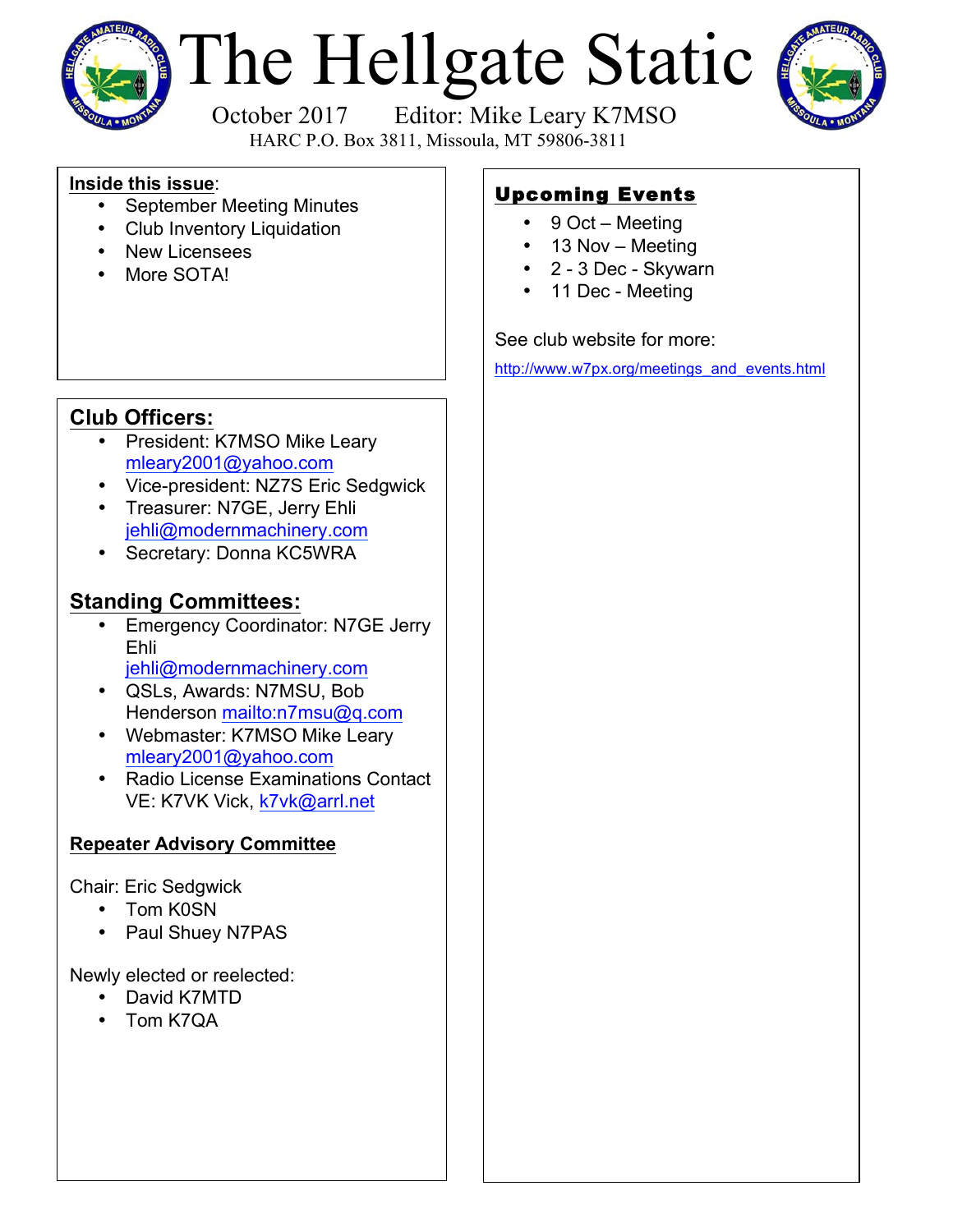# **September Meeting Minutes**

**Attendance:** Donna Pecastaing KC5WRA, Elaine Case KS7LDS, David Herzberg K7MTD, Gary Bruce K7OIJ, Paul Shuey N7PAS, Eric Sedgwick NZ7S, Dean Pond N7DLP, Sandra Pond KF7GZR, Bill Farrell W4YMA, Tom McGinley K7QA, Larry Stipe K7GIS, Peter Wheeler KI7CPJ, Dick Walton W7XT, Jerry Ehli N7GE, Mike Leary K7MSO.

**Approval of last meetings minutes:** August meeting minutes approved.

#### **Approval of Treasurer's report:** Approved.

**Repeater Committee:** 146.90 repeater will go back into the previous Missoula County building on Point 6, temporarily. Next summer move to another building and might buy a new antenna.

#### **HF Committee Report:**

Announced auction of club's excess equipment at the September meeting. What does not sell at that meeting can go to the Argus Hamfest. Heathkit RF 200 inop with bad tubes.

**Recent events:** Ovando Gran Fondo cancelled due to forest fires and smoke.

#### **Future events:**

- Simulated Emergency Test Mike and Eric to research and present at next meeting. State is conducting one October  $19<sup>th</sup>$ .
- JOTA Eric NZ7S and Tom K0SN will go with Scouts to Bob N7IP's fantastic station in Ravalli County.

**Presentation:** Meeting attendees browsed club's excess inventory to be auctioned at the next meeting.

#### **Net Control Stations:**

- Sep 13 David K7MTD
- Sep 20 Mike K7MSO
- Sep 27 Paul N7PAS
- Oct 4 Donna KC5WRA

#### **Other items:**

Survival Fair – November  $4<sup>th</sup>$  at LDS Church on Bancroft. Contact Paul N7PAS for further information.

**Motion to adjourn:** Approved.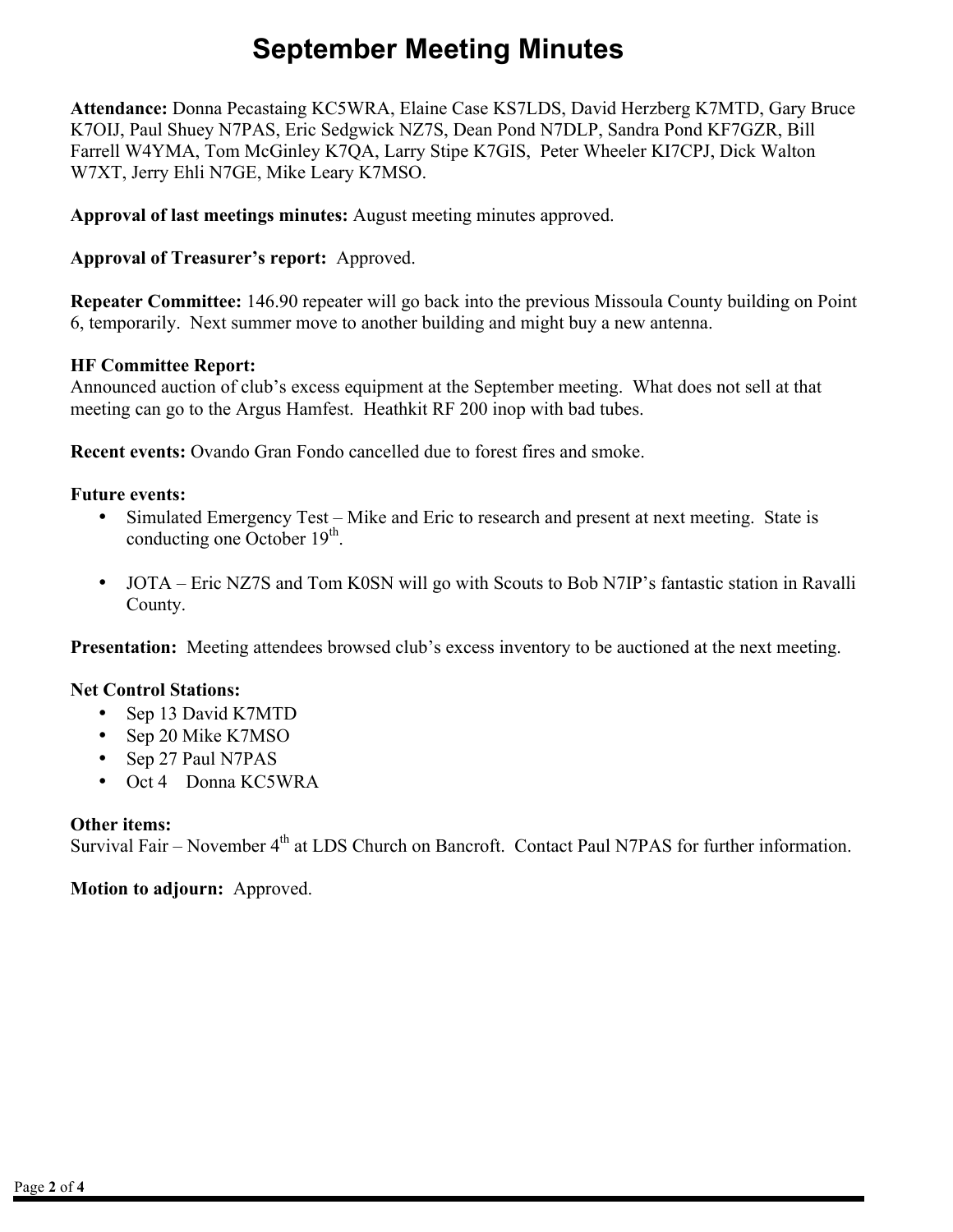# **Club Excess Inventory Auction**

Bring your checkbooks and / or cash to the October  $9<sup>th</sup>$  meeting so you can purchase some of the dozens of items the club is auctioning off ! The event promises to be a fun night with Eric NZ7S being our auctioneer!!!

## **CONGRATULATIONS to Successful License Candidates**!

From K7VK, Vick Several License Candidates were successful over the summer: Congratulations: (some now with vanity callsigns)

| June 12:              | July 10 session:       |
|-----------------------|------------------------|
| General:              | Technician:            |
| <b>K7MTD</b> Dave     | <b>KI7PCC</b> Michael  |
| Technician:           | <b>KI7OXF Kristine</b> |
| <b>WA7JLT</b> James   | <b>KD2NWX</b> Aidan    |
| <b>KI7OGG Phillip</b> |                        |
| <b>K7BMT</b> Richard  |                        |
| August 14 session:    | Sept 11 Session:       |
| General:              | Amateur Extra:         |
| <b>KI7OYZ</b> Michael | <b>KI7OYZ</b> Michael  |
| Technicians:          | General:               |
| <b>KI7PJZ</b> Mark    | <b>KC7DED</b> Terry    |
| <b>KI7PKA Paula</b>   | <b>KB3LHE</b> Joseph   |
|                       | Technician:            |
|                       | <b>KI7PVT</b> Randale  |
|                       | <b>KI7PVU</b> Samuel   |

Thanks to HARC Volunteer Examiners: **K7OIJ, K7VK, N7GE, N7PAS, NZ7M, & W7XT**.

The **next scheduled examination session is October 9,** 5:30 PM.

### **Summits on the Air – APRS Finds Radio**

From K7VK, Vick

More news about previously active HARC member **K7PX**, Steve. He now lives in Colorado hauling his ham radio to mountain tops. His latest adventure is a description by YouTube and ham radio famous **WG0AT**. From the SOTA Reflector, it's titled **"FT1D Radio Finds Lost FT1D via APRS Beacons"**. http://www.sotawatch.org/

*"During recent activation of MT Waugh W0C/SC-032...K7PX and I were on a hasty down hill descent with weather moving in on us. Bashing down through thick forest when I stopped and turned around to see K7PX emerging from the trees. I immediately noticed he was missing his FT1D APRS radio! (Off trail bushwhacking is brutal on exposed skin, clothing, and gear ...ripping items from pack and body as you claw your way through!)*

*Previous weekend I had just done a fox hunt with our W0TLM Club so I was keyed in on "lets find this wayward radio!" The big advantage was his FT1D was still on and sending a APRS beacons every 5 minutes. Luckily each beacon contained a LAT/LON, bearing, distance and elevation. Distance said "0.0 Mi." so we knew we were close but how close was the question! LAT/LON was a ways off and uphill ~300' (ugh!) but elevation was real close to where we stood?*